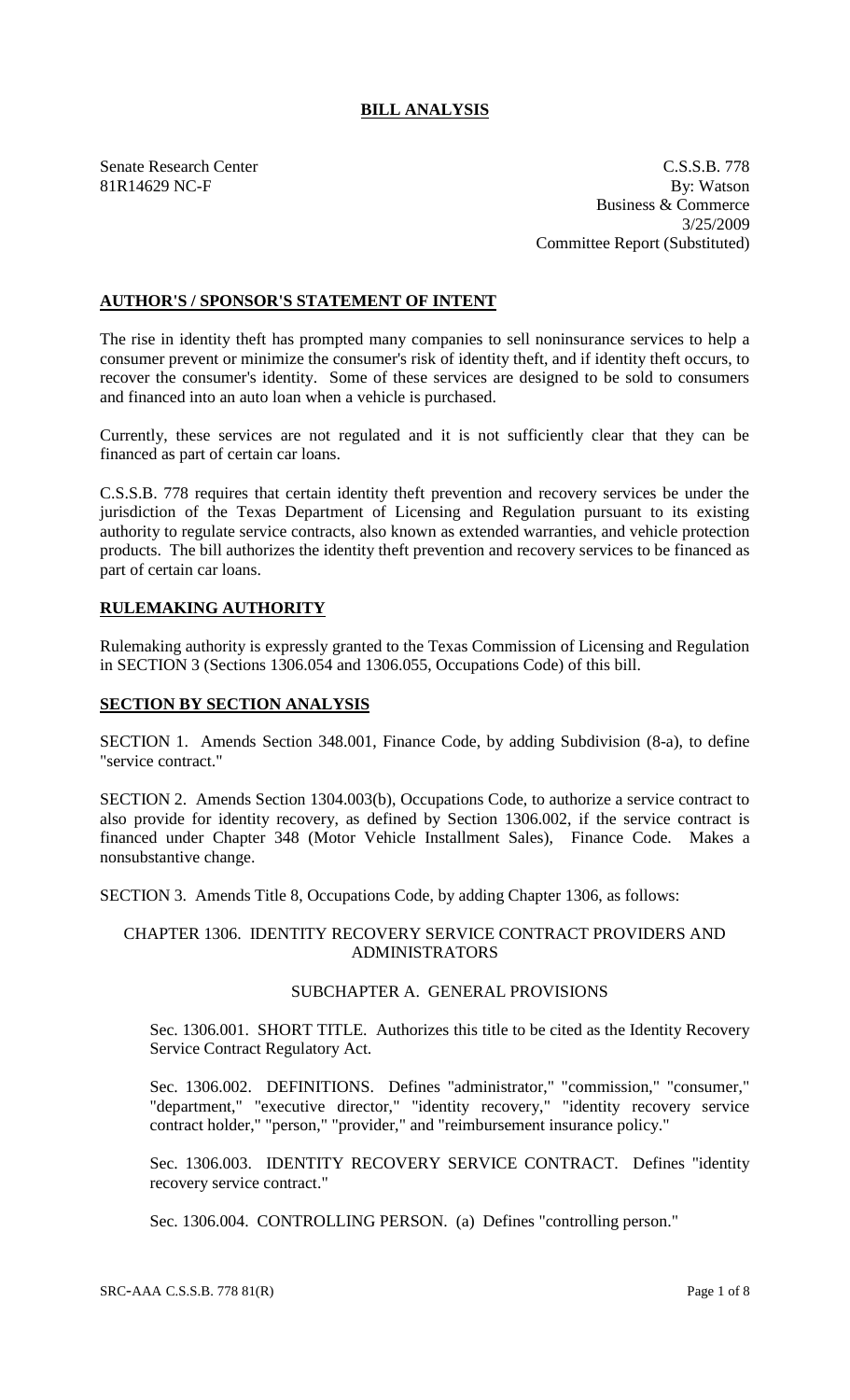(b) Provides that an individual who is a controlling person of a corporation or other business entity that is the general partner of a limited partnership is a controlling person of the limited partnership.

Sec. 1306.005. EXEMPTIONS. Provides that this chapter does not apply to an identity recovery service contact (contract) sold or offered for sale to a person who is not a consumer or an identity recovery service contract sold by a motor vehicle dealer on a motor vehicle sold by that dealer, if the dealer is the provider, is licensed as a motor vehicle dealer under Chapter 2301 (Sale of Lease of Motor Vehicles), and covers its obligations under the identity recovery service contract with a reimbursement insurance policy.

Sec. 1306.006. EXEMPTIONS FROM CERTAIN OTHER LAWS. Exempts marketing, selling, offering for sale, issuing, making, proposing to make, and administering a contract from the Insurance Code and other laws of this state regulating the business of insurance.

Sec. 1306.007. PURCHASE REQUIREMENT PROHIBITED. Prohibits a person regulated by Chapter 2301 from requiring the purchase of a contract as a condition of a loan or the sale of a vehicle.

Sec. 1306.008. GENERAL INVESTIGATIVE POWER OF EXECUTIVE DIRECTOR. (a) Authorizes the executive director of the Texas Department of Licensing and Regulation (executive director) to investigate a provider, administrator, or other person as necessary to enforce this chapter and protect identity recovery service contract holders in this state.

(b) Requires a provider, on request of the executive director, to make the records required by Section 1306.105 available to the executive director as necessary to enable the executive director to reasonably determine compliance with this chapter.

[Reserves Sections 1306.009-1306.050 for expansion.]

## SUBCHAPTER B. REGISTRATION REQUIREMENTS

Sec. 1306.051. REGISTRATION REQUIRED; EXEMPTION FROM OTHER LICENSING REQUIREMENTS. (a) Prohibits a person from operating as a provider or administrator of contracts sold in this state unless the person is registered with the Texas Department of Licensing and Regulation (TDLR).

(b) Exempts a provider, identity recovery service contract seller, administrator, or other person who markets, sells, or offers to sell identity recovery service contracts, except for the registration requirement of this subchapter, from any licensing requirement of this state that relates to an activity regulated under this chapter.

(c) Provides that if a person registered under Chapter 1304 (Service Contract Providers and Administrators) registers under Chapter 1306, the financial security used to comply with Section 1304.151 (Financial Security Requirements) fulfills the requirements of Section 1306.101.

Sec. 1306.052. APPLICATION FOR REGISTRATION OR RENEWAL; GENERAL REQUIREMENTS. (a) Requires an applicant for registration or registration renewal to submit an application to the executive director.

(b) Requires that the application be in the form prescribed by the executive director and include evidence satisfactory to the executive director of compliance with the applicable financial security requirements prescribed by Section 1306.101, if the application is for a provider registration or renewal.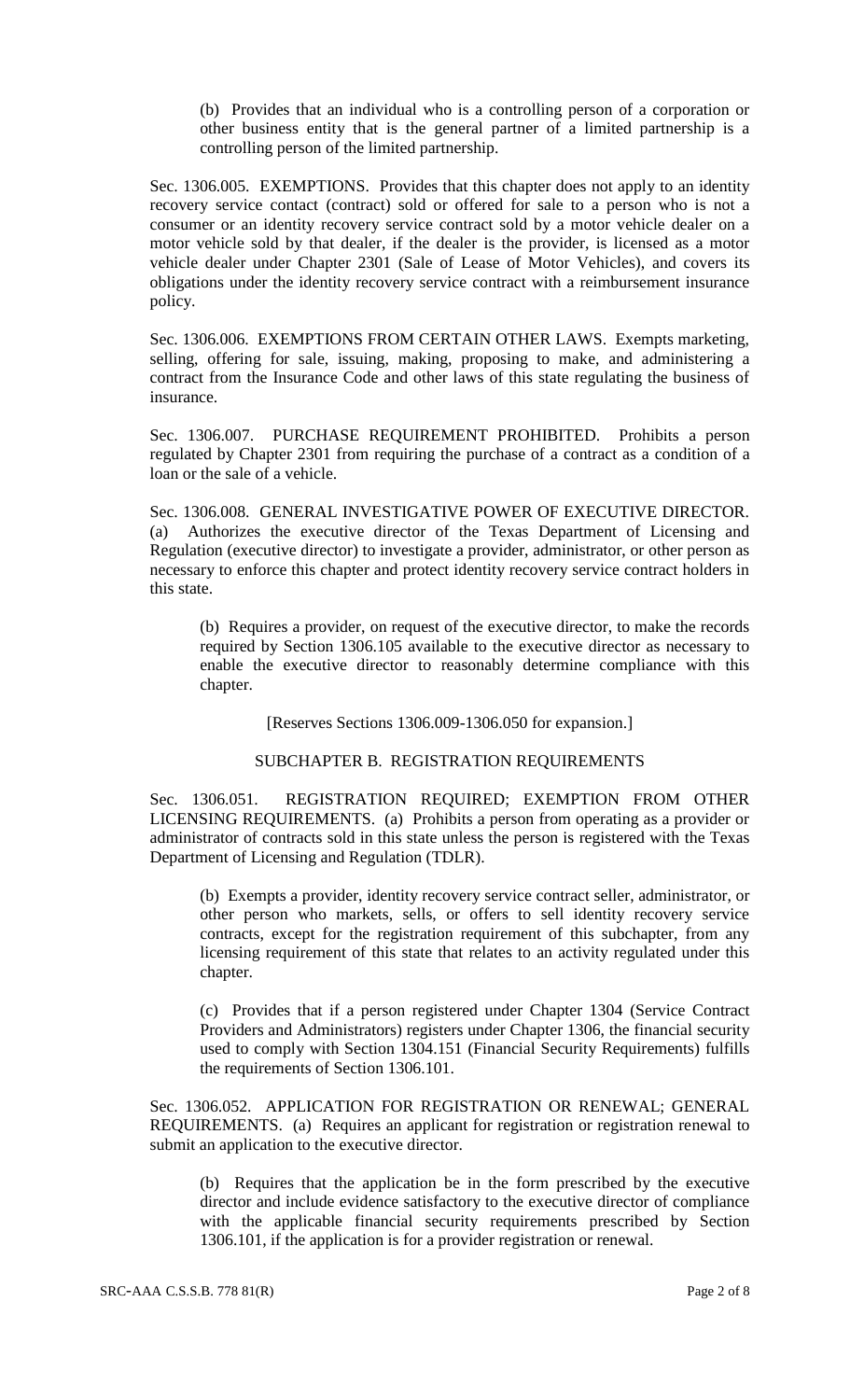(c) Authorizes TDLR to refuse to issue or renew a registration if the applicant or a controlling person of the applicant has violated this chapter or a rule adopted or order issued by the Texas Commission of Licensing and Regulation (commission) or executive director.

(d) Provides that a person who makes a false statement in an application or in any document provided with an application is subject to disciplinary action under Subchapter D, including denial of the application or suspension or revocation of a registration.

Sec. 1306.053. ADDITIONAL REGISTRATION AND RENEWAL REQUIREMENTS FOR PROVIDERS. (a) Requires an applicant for issuance or renewal of a provider registration, in addition to the requirements of Section 1306.052, to file with application the reimbursement insurance policy required by Section 1306.102, if the provider is using a reimbursement insurance policy; and a biographical affidavit, in a form prescribed by the executive director, for each controlling person of the provider.

(b) Prohibits the executive director from issuing or renewing a registration to a provider unless the provider provides evidence to the executive director that each controlling person of the provider is trustworthy and can competently manage the affairs of the provider in compliance with this chapter, and the provider can meet the provider's obligations under identity recovery service contracts and this chapter.

Sec. 1306.054. FEES. (a) Requires a provider, as prescribed by this section, to pay annual registration and renewal fees and quarterly fees based on the number of contracts sold or issued and in force in this state. Requires an administrator, as prescribed by this section, to pay annual registration and renewal fees.

(b) Requires a provider or administrator, to register or renew a registration, to pay the appropriate fee. Requires the commission to set by rule the amounts of the registration and renewal fees required to cover the costs of administering this chapter.

(c) Requires a provider, not later than the 30th day after the date each calendar quarter ends, to report to TDLR the number of contracts sold or issued to consumers in this state during the calendar quarter and submit to TDLR a fee equal to \$1 for each of those contracts.

(d) Provides that the information concerning the number of contracts sold or issued by a provider that is submitted under Subsection (c) is a trade secret to which Section 522.110 (Exception: Trade Secrets; Certain Commercial or Financial Information), Government Code, applies; and is authorized to be used only by the executive director and TDLR for the purposes of this section.

(e) Requires the commission to adopt rules to implement this section.

Sec. 1306.055. RENEWAL. Requires the commission to adopt rules regarding the renewal of a registration issued under this chapter.

[Reserves Sections 1306.056-1306.100 for expansion.]

## SUBCHAPTER C. PRACTICE BY IDENTITY RECOVERY SERVICE CONTRACT PROVIDERS AND ADMINISTRATORS

Sec. 1306.101. FINANCIAL SECURITY REQUIREMENTS. (a) Requires each provider, to ensure the faithful performance of a provider's obligations to its contract holders, to:

> (1) insure the provider's contracts under a reimbursement insurance policy issued by an insurer authorized to transact insurance in this state or by a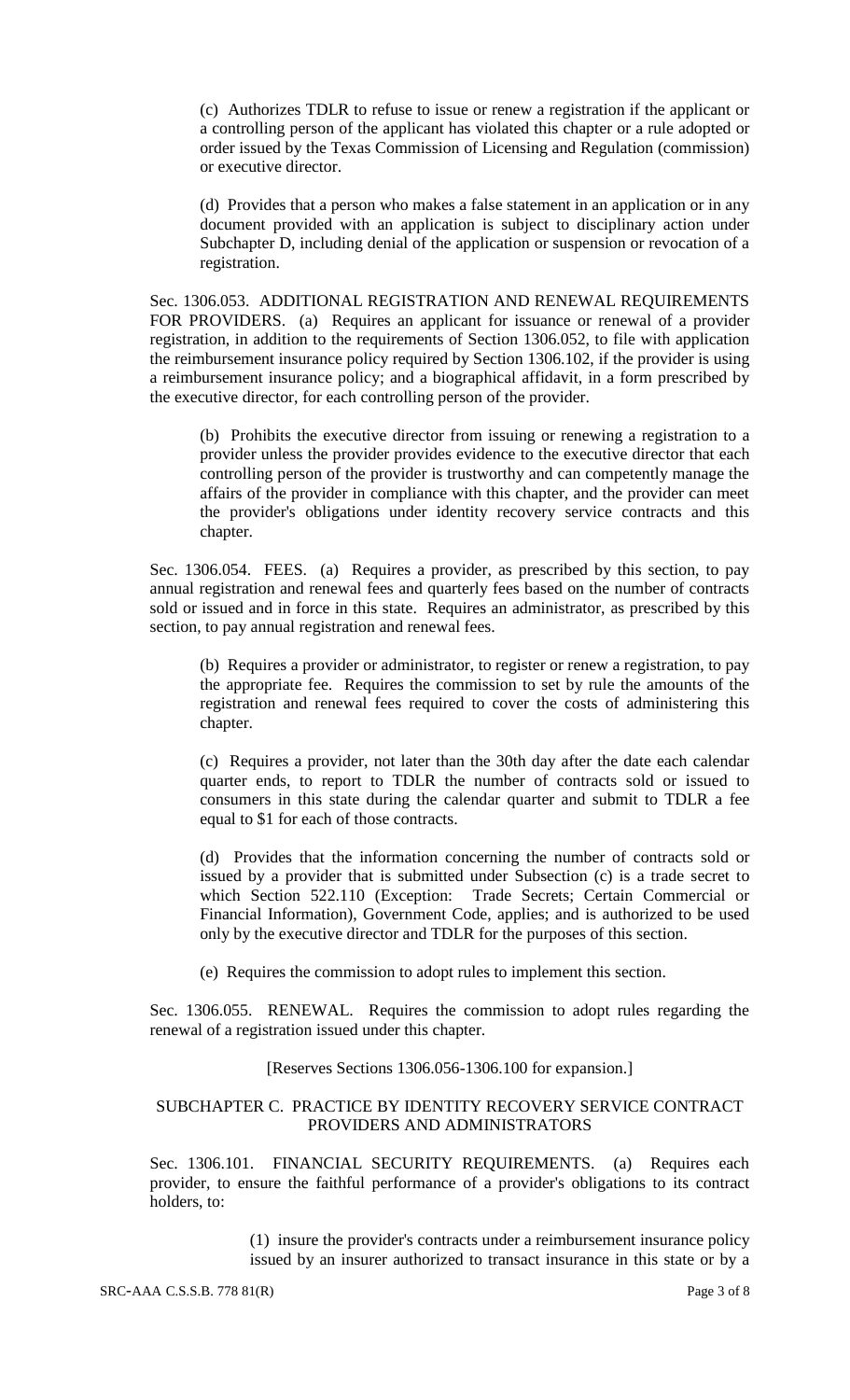surplus lines insurer eligible to place coverage in this state under Chapter 981 (Surplus Lines Insurance), Insurance Code;

(2) maintain a funded reserve account covering the provider's obligations under its contracts that are issued and outstanding in this state and place in trust with the executive director a financial security deposit consisting of a surety bond issued by an authorized surety, securities of the type eligible for deposit by an authorized insurer in this state, a statutory deposit of cash or cash equivalents, a letter of credit issued by a qualified financial institution, or another form of security prescribed by rules adopted by the commission; or

(3) maintain, or have a parent company that maintains, a net worth or stockholders' equity of at least \$100 million.

(b) Prohibits the amount maintained in the reserve account, if the provider ensures its obligations under Subsection (a)(2), from being less than an amount equal to 40 percent of the gross consideration the provider received from consumers from the sale of all contracts issued and outstanding in this state, minus any claims paid. Authorizes the executive director to review and examine the reserve account. Prohibits the amount of the security deposit from being less than the greater of \$25,000 or an amount equal to five percent of the gross consideration the provider received from consumers from the sale of all identity recovery service contracts issued and outstanding in this state, minus any claims paid.

(c) Requires the provider, if the provider ensures its obligations under Subsection (a)(3), to give to the executive director on request a copy of the provider's or the provider's parent company's most recent Form 10-K or Form 20-F filed with the Securities and Exchange Commission (SEC) within the preceding calendar year, or if the provider or the provider's parent company does not file with SEC, a copy of the provider's or the provider's parent company's audited financial statements showing a net worth of the provider or its parent company of at least \$100 million.

(d) Requires the parent company, if the provider's parent company's Form 10-K, Form 20-F, or audited financial statements are filed to show that the provider meets the financial security requirement, to agree to guarantee the obligations of the provider relating to identity recovery service contracts sold by the provider in this state.

(e) Prohibits the executive director from requiring a provider to meet any additional financial security requirement.

Sec. 1306.102. REIMBURSEMENT INSURANCE POLICY. (a) Requires that a reimbursement insurance policy that a provider uses to comply with Sections 1306.053 and  $1306.101(a)(1)$  state that:

> (1) the insurer that issued the policy is required to reimburse or pay on behalf of the provider any covered amount the provider is legally obligated to pay, or provide the service that the provider is legally obligated to perform according to the provider's contractual obligations under the contract;

> (2) the insurer is required, if the covered service is not provided to a contract holder before the 61st day after the proof of loss, to pay the covered amount directly to the contract holder or provide the required service; and

> (3) the insurer is required, after receiving written notice, if a refund is not paid to the contract holder or credited to the holder's account as required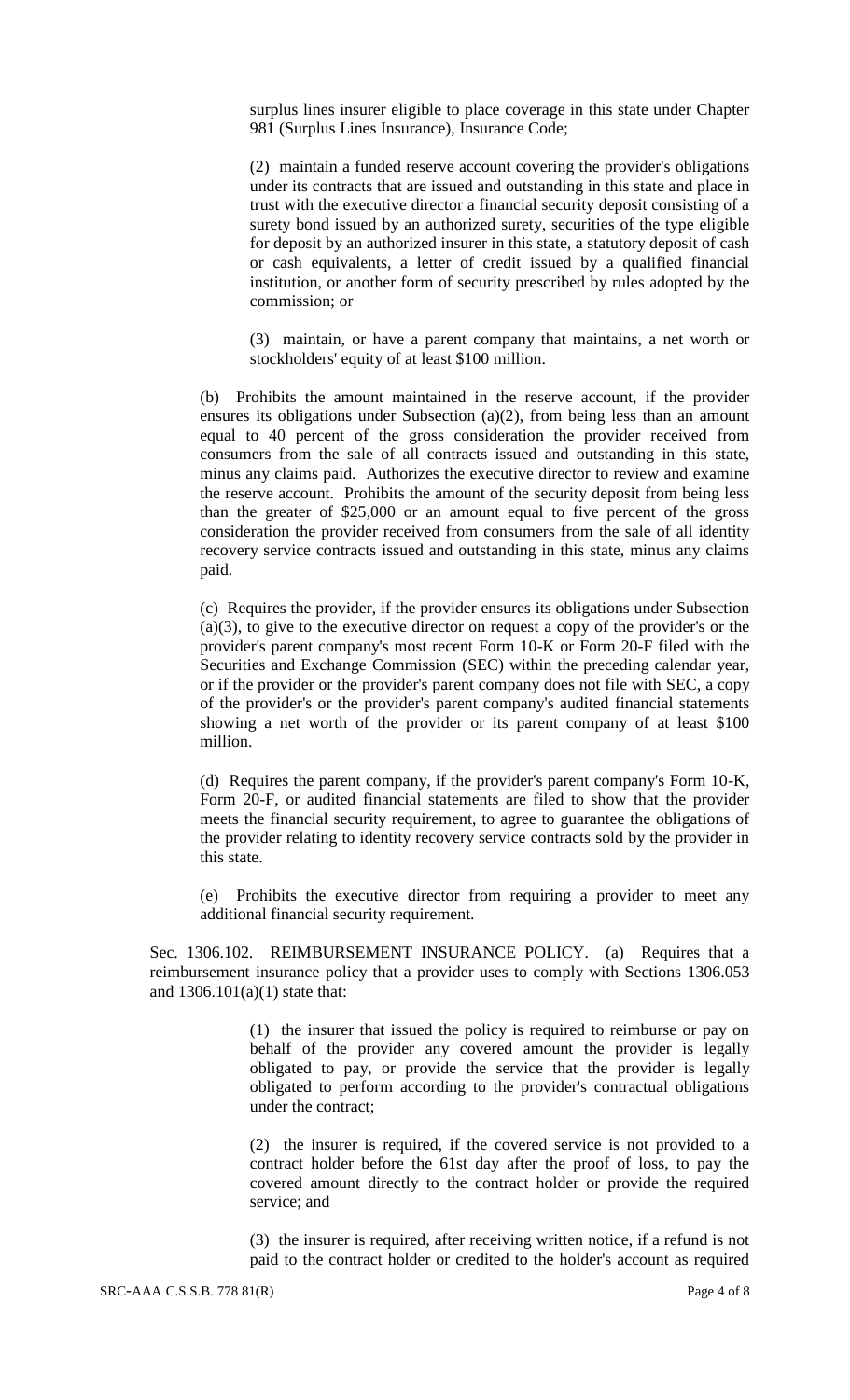by Section 1306.108, to pay the refund amount directly to the contract holder.

(b) Requires the insurer issuing the policy, for a reimbursement insurance policy to comply with Section  $1306.101(a)(1)$ , to

(1) maintain surplus as to policyholders and paid-in capital of at least \$15 million and annually file with the executive director copies of the insurer's audited financial statements, National Association of Insurance Commissioners (NAIC) annual statement, and actuarial certification if the certification is required and filed in the insurer's state of domicile; or

(2) maintain surplus as to policyholders and paid-in capital of at least \$10 million but not more than \$15 million, demonstrate to the satisfaction of the executive director that the insurer maintains a ratio of net written premiums, wherever written, to surplus as to policyholders and paid-in capital of not more than three to one, and annually file with the executive director copies of the insurer's audited financial statements, NAIC annual statement, and actuarial certification if the certification is required and filed in the insurer's state of domicile.

(c) Prohibits the insurer from canceling the reimbursement insurance policy until the insurer delivers to the provider and the executive director a written notice of cancellation that complies with the notice requirements prescribed by Subchapters B (Cancellation and Nonrenewal of Certain Liability Insurance Policies) and C (Declination, Cancellation, and Nonrenewal of Certain Property and Casualty Policies), Chapter 551 (Practices Relating to Declination, Cancellation, and Nonrenewal of Insurance Policies), Insurance Code, for cancellation of an insurance policy under those subchapters. Provides that cancellation of the policy does not affect the insurer's liability for a contract issued by the provider and insured under the policy before the effective date of the cancellation.

(d) Prohibits the provider named on the policy, if the insurer or provider cancels the reimbursement insurance policy, from issuing a new contract after the effective date of the cancellation unless the provider files with the executive director a copy of a new policy that meets the requirements of this section and that provides coverage after that date, or the provider complies with other financial security requirements provided by Section 1306.101(a).

(e) Provides that a provider is considered the agent of an insurer that issues a reimbursement insurance policy for purposes of obligating the insurer to the contract holder in accordance with the contract and this chapter. Provides that the insurer issuing the reimbursement insurance policy is considered to have received the premium for the policy on the date the contract holder pays the purchase price of the contract.

(f) Provides that this chapter does not prevent or limit the right of the insurer to seek indemnification or subrogation against a provider for any amount the insurer pays or is obligated to pay to a contract holder on behalf of the provider.

(g) Defines "net written premiums."

Sec. 1306.103. APPOINTMENT AND RESPONSIBILITIES OF ADMINISTRATOR. (a) Authorizes a provider to appoint an administrator registered under this chapter to be responsible for all or any part of the administration or sale of contracts, and compliance with this chapter, except for Section 1306.101.

(b) Provides that the appointment of an administrator under this section does not affect a provider's responsibility to comply with this chapter.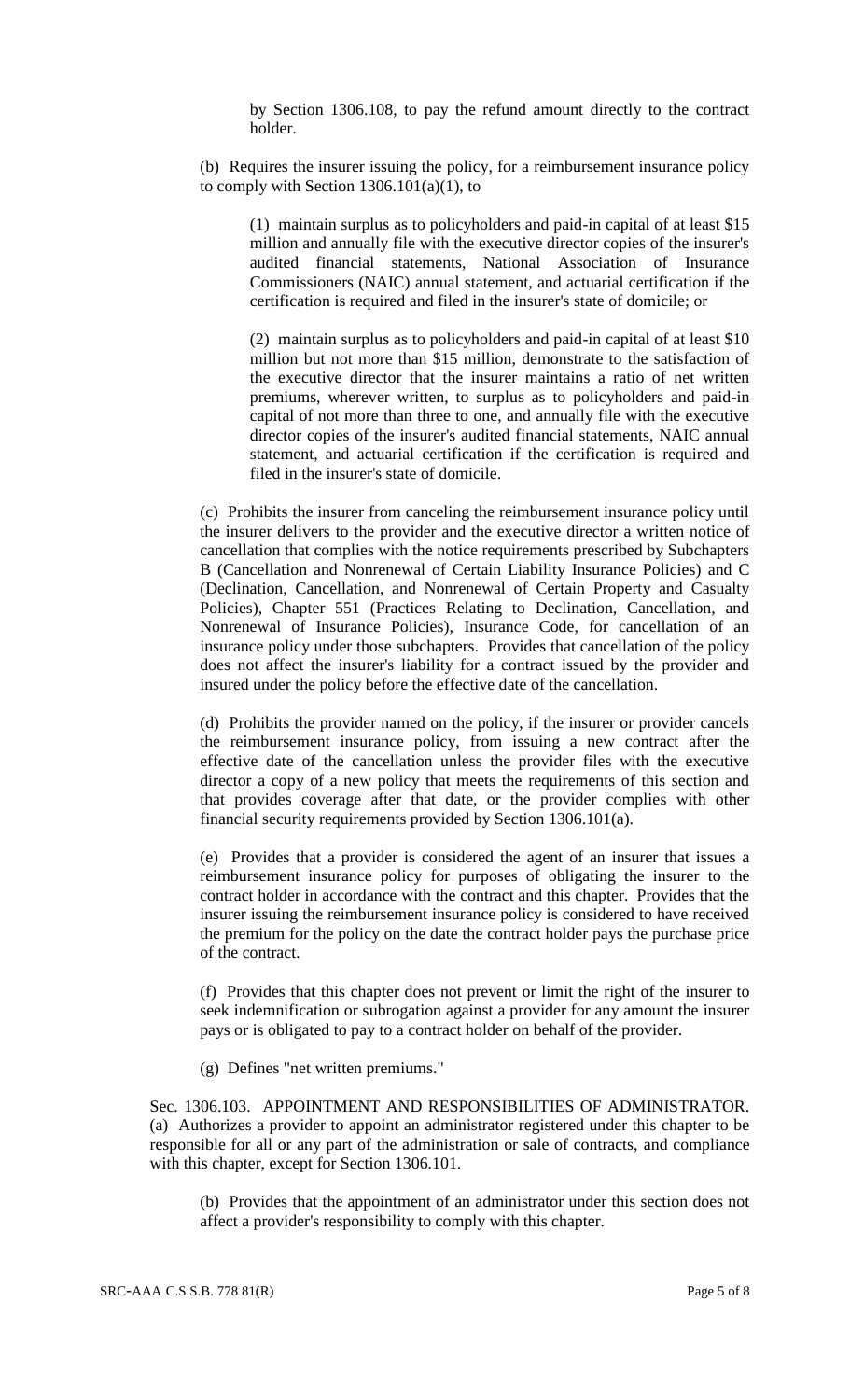Sec. 1306.104. PROVIDER REQUIREMENTS. Prohibits a provider from selling, offering for sale, or issuing a contract in this state unless the provider gives the contract holder a receipt for, or other written evidence of, the purchase of the contract and a copy of the contract within a reasonable period after the date of purchase.

Sec. 1306.105. PROVIDER RECORDS. (a) Requires a provider to maintain accurate accounts, books, and other records regarding transactions regulated under this chapter. Requires that the provider's records include a copy of each unique form of contract sold; the name and address of each contract holder who provided the holder's name and address; a list of each location at which the provider's contracts are marketed, sold, or offered for sale; and written claims files that contain at least the date and description of each claim related to the contracts.

(b) Authorizes the records required by this section to be maintained in an electronic medium or through other recordkeeping technology. Requires that the provider, if a record is not in a hard copy, to be able to reformat the record into a legible hard copy at the request of the executive director.

(c) Requires a provider, except as provided by Subsection (d), to retain the records required by this section until at least the first anniversary of the expiration date of the specified period of coverage under the contract.

(d) Requires a provider that discontinues business in this state to retain its records until the provider furnishes the executive director with proof satisfactory to the executive director that the provider has discharged all obligations to contract holders in this state.

(e) Provides that an administrator appointed to maintain the provider's records is responsible for compliance with this section to the same extent as the provider.

Sec. 1306.106. FORM OF IDENTITY RECOVERY SERVICE CONTRACT AND REQUIRED DISCLOSURES. (a) Requires that a contract marketed, sold, offered for sale, issued, made, proposed to be made, or administered in this state:

> (1) be written, printed, or typed in clear, understandable language that is easy to read;

(2) state the number and address of the provider;

(3) state the purchase price of the contract and the terms under which the contract is sold;

(4) state the terms and restrictions governing cancellation of the contract by the provider or the contract holder before the expiration date of the contract;

(5) identify any administrator, the contract seller, and the contract holder, if the contract holder provides the holder's name;

(6) state the amount of any deductible;

(7) specify the services to be provided under the contract and any limitation, exception, or exclusion;

(8) specify any restriction governing the transferability of the contract; and

(9) state the duties of the contract holder, including any duty to protect against any further damage and any requirement to follow the instructions in the contract.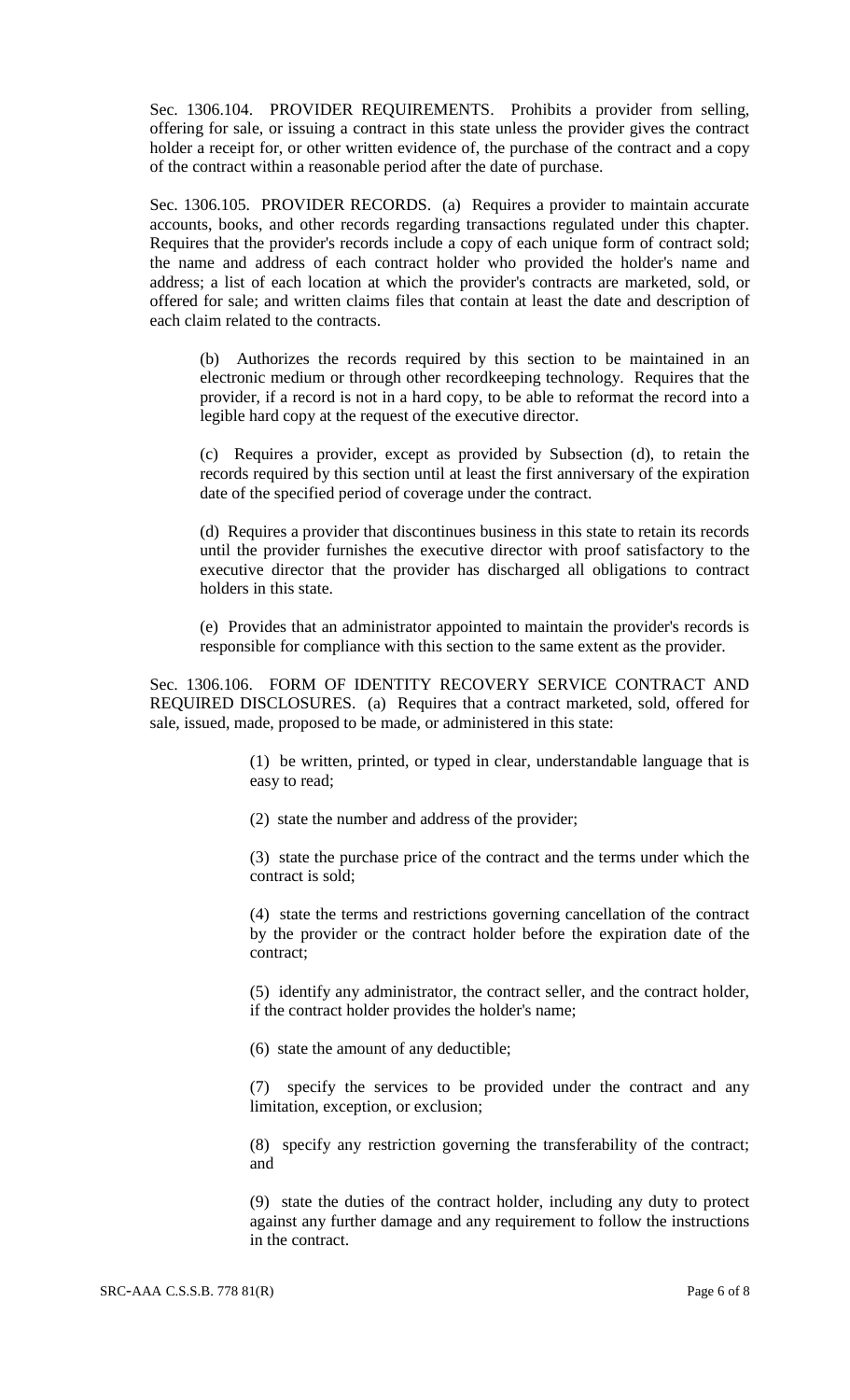(b) Provides that the identity of a person described by Subsection (a)(5) is not required to be preprinted on the contract and is authorized to be added to the contract at the time of sale.

(c) Provides that the purchase price is not required to be preprinted on the contract and is authorized to be negotiated with the contract holder at the time of sale.

(d) Requires that a contract insured under a reimbursement policy under Section 1306.102 state the name and address of the insurer, state that the contract holder is authorized to apply for reimbursement directly to the insurer under certain circumstances, and contain a statement substantially similar to the following: "Obligations of the provider under this identity recovery service contract are insured under an identity recovery service contract reimbursement insurance policy."

(e) Requires that a contract that is not insured under a reimbursement insurance policy contain a statement substantially similar to the following: "Obligations of the provider under the identity recovery service contract are backed by the full faith and credit of the provider."

Sec. 1306.107. RETURNING AN IDENTITY RECOVERY SERVICE CONTRACT. Requires that a contract require the provider to allow the contract holder to return the contract to the provider not later than the 20th day after the date the contract is mailed to the contract holder, or the 10th day after the date of delivery, if the contract is delivered to the contract holder at the time of sale.

Sec. 1306.108. VOIDING AN IDENTITY RECOVERY SERVICE CONTRACT. (a) Provides that if a contract holder returns a contract in accordance with Section 1306.107 and a claim has not been made under the contract before the contract is returned, the contract is void.

(b) Authorizes a contract holder to void the contract at a later time as provided by the contract.

(c) Requires the provider, if a contract is voided under Subsection (a), to refund to the contract holder or credit to the account of the contract holder the full purchase price of the contract. Provides that if the provider does not pay the refund or credit the contract holder's account before the 46th day after the date the contract is returned to the provider, the provider is liable to the contract holder for a penalty each month an amount remains outstanding. Prohibits the monthly penalty from exceeding 10 percent of the amount outstanding.

(d) Provides that the right to void a contract is not transferable.

Sec. 1306.109. CANCELING AN IDENTITY RECOVERY SERVICE CONTRACT. (a) Authorizes a provider to cancel a contract by mailing a written notice of cancellation to the contract holder at the contract holder's last known address according to the records of the provider. Requires the provider to mail the notice before the fifth day preceding the effective date of the cancellation. Requires that the notice state the effective date of the cancellation and the reason for the cancellation.

(b) Provides that the provider is not required to provide prior notice of cancellation if the contract is canceled because of nonpayment of the consideration for the contract, a material misrepresentation by the contract holder to the provider, or a substantial breach of a duty by the contract holder.

Sec. 1306.110. LIMITATIONS ON PROVIDER NAME. (a) Prohibits a provider from using a name that includes "insurance," "casualty," "surety," or "mutual" or any other word descriptive of the insurance, casualty, or surety business or is deceptively similar to